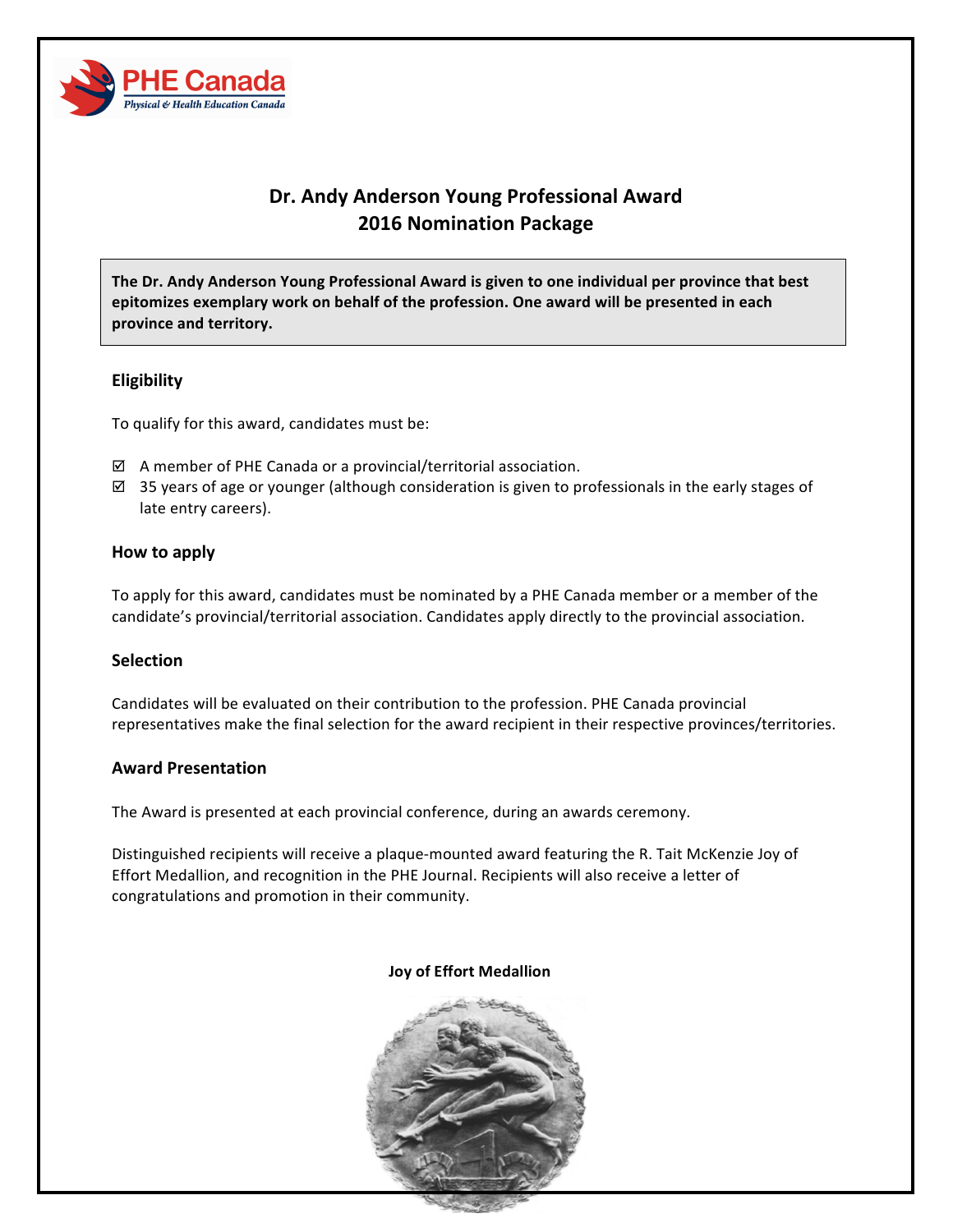# **Dr. Andy Anderson Young Professional Award 2016 Nomination Form**

Please complete the following form and respond to all questions in the space provided. Only information listed on this nomination form will be considered; all attachments will be discarded.

| <b>Candidate Information</b>   |           |                |  |  |
|--------------------------------|-----------|----------------|--|--|
| Name:                          |           | Date of Birth: |  |  |
| Address:                       |           |                |  |  |
| City:                          | Province: | Postal Code:   |  |  |
| Phone:                         | Fax:      |                |  |  |
| E-mail:                        |           |                |  |  |
| <b>Provincial Association:</b> |           |                |  |  |

| <b>Nominator Information</b> |      |               |              |
|------------------------------|------|---------------|--------------|
| Name:                        |      |               |              |
| Title:                       |      | Organization: |              |
| Address:                     |      |               |              |
| City:                        |      |               | Postal Code: |
| Phone:                       | Fax: |               |              |
| E-mail:                      |      |               |              |

#### **Professional Background**

*Career summary (state positions held, location and duration of employment):* 

*Professional affiliations and activities:*

*Honours/Awards received:*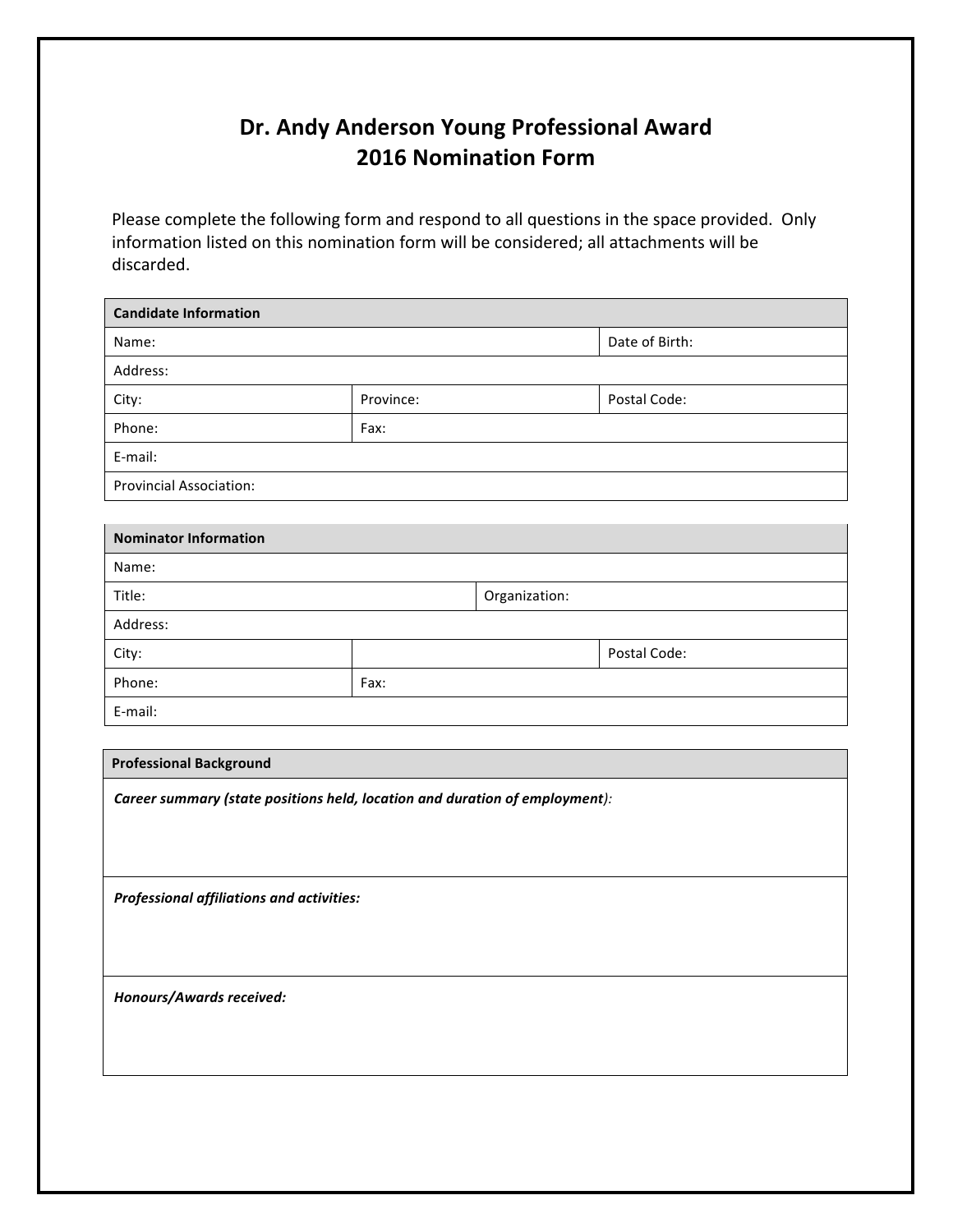**Leadership in the Field** 

*Professional Development:*

*Program Development:*

*Community:*

**Other significant achievements in the field:** 

**Nominator's Signature: Date: Date:** 

*dd/mm/yyyy*